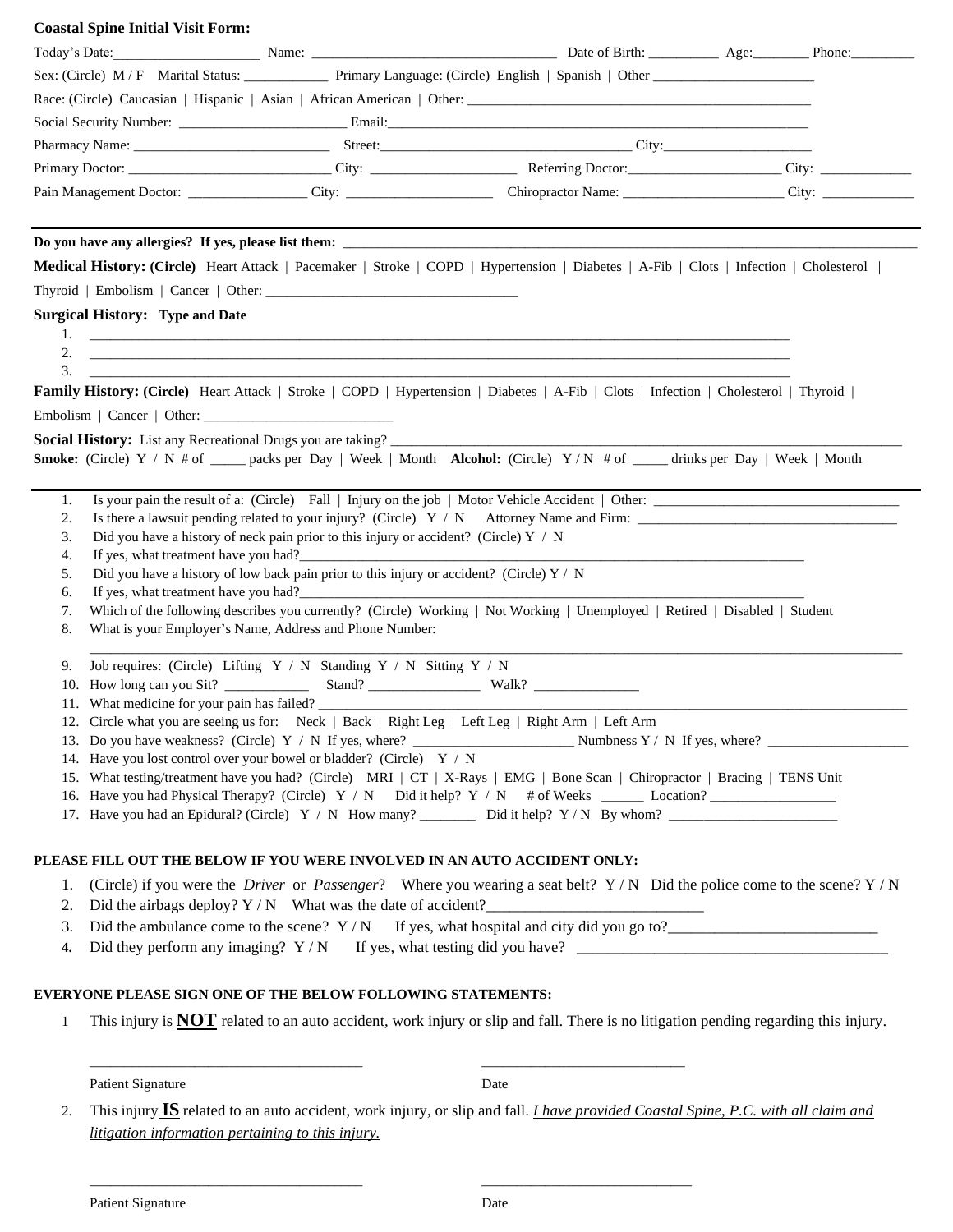|                         | Name    | Dose             | Amount       | Frequency   |
|-------------------------|---------|------------------|--------------|-------------|
| $\mathop{\textrm{Ex.}}$ | Lipitor | $40 \mathrm{mg}$ | $\mathbf{1}$ | Twice a day |
| $1\,$                   |         |                  |              |             |
| $\sqrt{2}$              |         |                  |              |             |
| $\overline{\mathbf{3}}$ |         |                  |              |             |
| $\overline{4}$          |         |                  |              |             |
| $\mathfrak s$           |         |                  |              |             |
| $6\,$                   |         |                  |              |             |
| $\boldsymbol{7}$        |         |                  |              |             |
| $\overline{8}$          |         |                  |              |             |
| $\overline{9}$          |         |                  |              |             |
| $10\,$                  |         |                  |              |             |

Draw using the following abbreviations where your pain is:

 $Ache = A$  Pins and Needles = P Burning = B<br>
Numb = N<br>
Other = O  $Numb = N$ 



#### **Review of Systems: Please Circle**

| Headache                                        | <b>Dizziness</b>                    | <b>Memory Loss</b> |  |  |
|-------------------------------------------------|-------------------------------------|--------------------|--|--|
| <b>Numbness</b>                                 | <b>Blurriness</b>                   | Deafness           |  |  |
| Ringing                                         | Chest Pain                          | Weakness           |  |  |
| Rapid Beat                                      | Edema                               | Diarrhea           |  |  |
|                                                 | Weight Loss Cough Blood             | Cough              |  |  |
|                                                 | Weight Gain Urinary Burning         |                    |  |  |
| Wheezing                                        | MRSA                                | Insomnia           |  |  |
|                                                 | Constipation Incontinence Arthritis |                    |  |  |
| Depression                                      | Bleeding Bowel AIDS/HIV             |                    |  |  |
| Anxiety                                         | Fatigue                             | Transfusions       |  |  |
| Hepatitis                                       | <b>Bladder Incontinence</b>         |                    |  |  |
| <b>Swallowing Issues</b><br>Shortness of Breath |                                     |                    |  |  |
| Other:                                          |                                     |                    |  |  |

Circle your pain level on a scale of 1 to 10. 10 being unbearable, or the worst imaginable, pain.

1 2 3 4 5 6 7 8 9 10

I consent that all the above is accurate to the best of my knowledge.

\_\_\_\_\_\_\_\_\_\_\_\_\_\_\_\_\_\_\_\_\_\_\_\_\_\_\_\_\_\_\_\_\_\_\_\_\_\_\_ \_\_\_\_\_\_\_\_\_\_\_\_\_\_\_\_\_\_\_\_\_\_\_\_\_\_\_\_\_

Patient Signature Date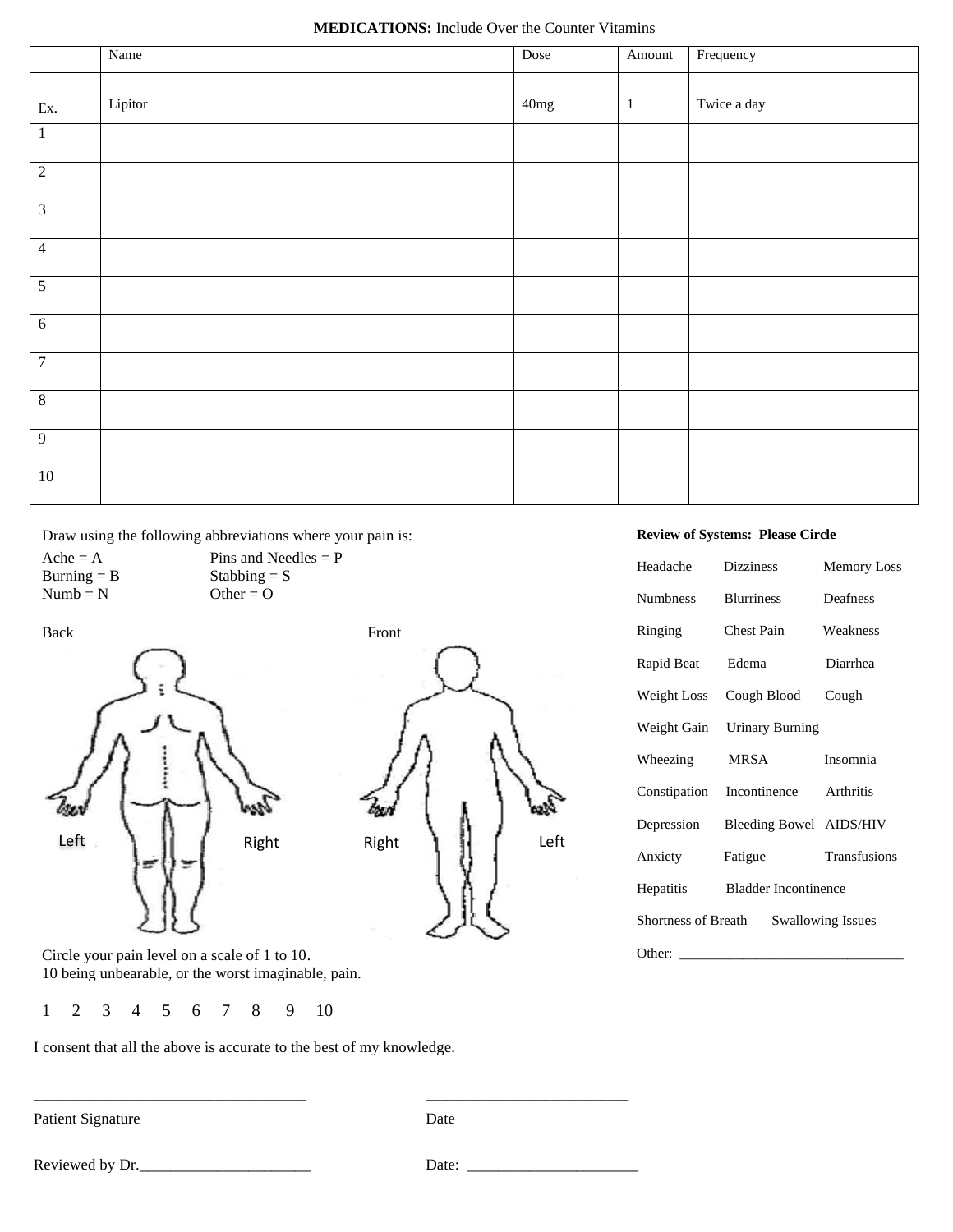

## **Consent for Treatment/Financial Responsibility**

#### **RELEASE OF INFORMATION**

I authorize Coastal Spine, P.C. to release or disclose to any insurance company, governmental agency, managed care organization or any other entity or person who may be required to pay all or part of the costs of my treatment, all medical records or other information from Coastal Spine, P.C. records relating to my identity, diagnosis, prognosis and treatment. I understand that the specific type of information to be disclosed may include, but is not limited to diagnosis, discharge summary, history and physical, progress notes, doctors' orders, laboratory, operative and/or radiology reports, nurses' notes, consultations. The purpose of this disclosure is to enable Coastal Spine, P.C. to secure payment of my physician bill from such insurance companies, governmental agencies, managed care organizations or other entities that may be required to pay on my behalf. I authorize Coastal Spine, P.C. to release my medical record information to any physician or caregiver participating in my care while I am being treated at Coastal Spine, P.C. and to any physician or caregiver involved in my continuing care. For Worker's Compensation, I give consent to release to my employer all medical records or other information from Coastal Spine, P.C. records relating to my identity, diagnosis, prognosis and treatment (including follow-up visits and related additional treatment or related testing) for any employment-related testing/injury/illness.

#### **REVOCATION**

This consent is subject to revocation (withdrawal) at any time except to the extent that Coastal Spine, P.C. has released or disclosed information because I have signed this consent. If I do not revoke this consent in writing, it will terminate one year from date of signature. I understand that this consent shall operate as a complete release of liability to Coastal Spine, P.C., its trustees, officers, employees and agents for the release of the information authorized to be released on this form.

#### **DISCLOSURE OF FINANCIAL INTEREST**

**As per the Principles of Medical Ethics of the American Medical Association (H-140.984), the physicians at Coastal Spine, P.C. are required to inform their patients that they do hold a financial interest in Radiology services provided at Coastal Spine, P.C. The physicians may also have financial interest in other services such as monitoring services, Fellowship Surgical Center and various device companies that may be used in your treatment.**

**I acknowledge the receipt of the Coastal Spine, P.C. privacy policy, and I am aware that the privacy policy is available at the front desk for review.**

#### **PATIENT SIGNATURE: \_\_\_\_\_\_\_\_\_\_\_\_\_\_\_\_\_\_\_\_\_\_\_\_\_\_\_\_\_\_\_\_\_\_\_\_\_\_\_\_\_\_\_\_\_\_\_\_\_\_\_\_\_\_\_\_\_\_\_\_\_\_\_\_\_\_\_**

## **PERSON SIGNING ON PATIENT'S BEHALF: \_\_\_\_\_\_\_\_\_\_\_\_\_\_\_\_\_\_\_\_\_\_\_\_\_\_\_\_\_\_\_\_\_\_\_\_\_\_\_\_\_\_\_\_\_\_\_**

#### **CONSENT FOR TREATMENT**

I authorize the medical staff, employees and contracted healthcare providers of Coastal Spine, P.C. to provide necessary medical treatment to me, including routine laboratory tests, diagnostic procedures and medical care. Physician, nursing or other healthcare personnel who are in training may be observing and participating in my care under the supervision of Coastal Spine, P.C. and I hereby give my consent to such observations and/or participation.

#### **ASSIGNMENT OF BENEFITS AND FINANCIAL RESPONSIBILITY**

I acknowledge that I have been provided with a copy of Coastal Spine, P.C.'s Assignment of Benefits and Financial Responsibilities form, which is effective as of today's date.

#### **PATIENT SIGNATURE: \_\_\_\_\_\_\_\_\_\_\_\_\_\_\_\_\_\_\_\_\_\_\_\_\_\_\_\_\_\_\_\_\_\_\_\_\_\_\_\_\_\_\_\_\_\_\_\_\_\_\_\_\_\_\_\_\_\_\_\_\_\_\_\_\_\_\_**

\_\_\_\_\_\_\_\_\_\_\_\_\_\_\_\_\_\_\_

**DATE**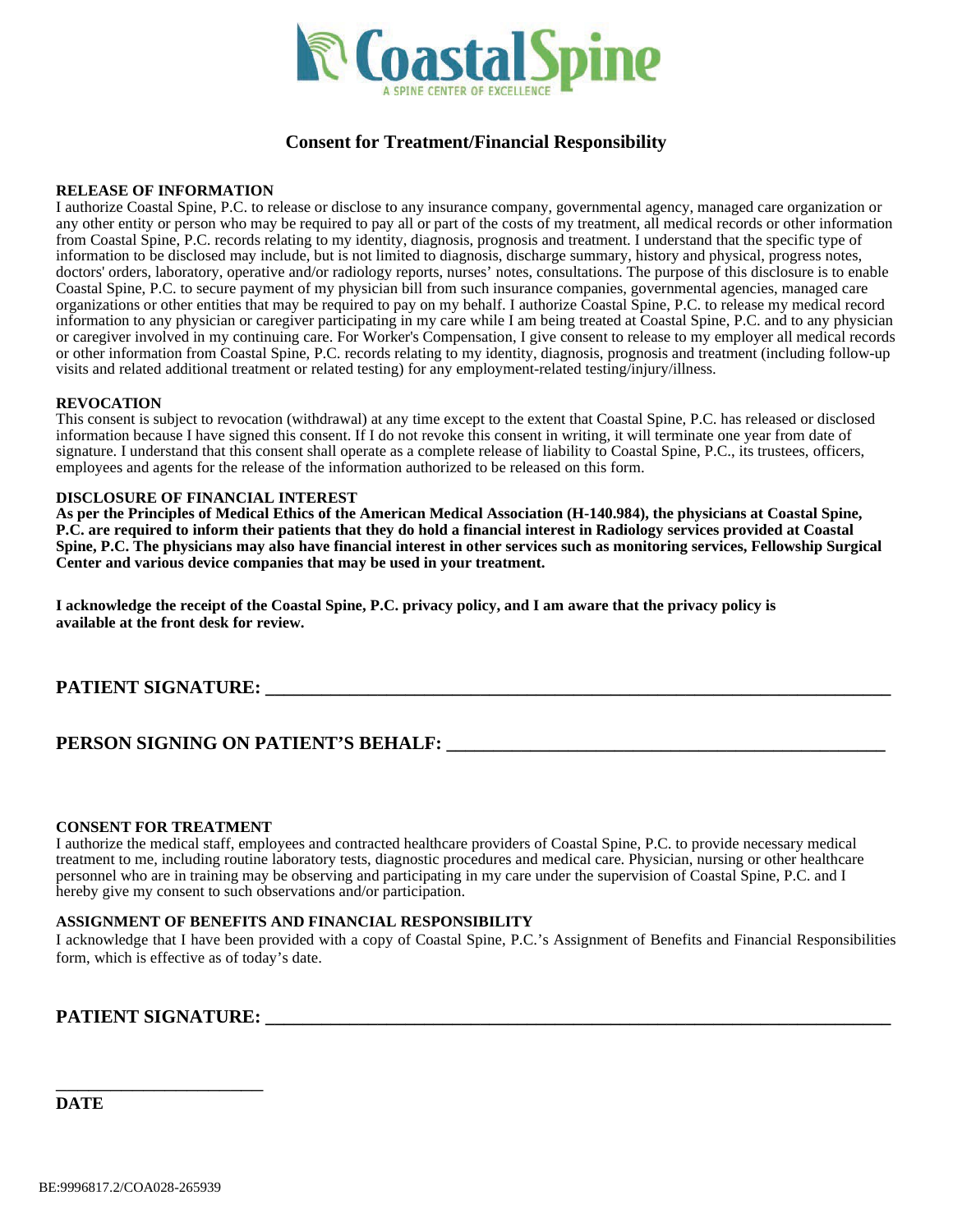

## **Please read the following carefully!!!**

In the best interest of your health and well-being, medications will be given by one of our Physicians only under the following circumstances:

- 1. You agree to notify the physicians at CoastalSpine of all pain medications and narcotics that you are receiving from other physicians.
- 2. If you are currently and regularly seen every 3 months in the care of one of our physicians, OR
- 3. You are scheduled and awaiting your surgery or injection, OR
- 4. You have had surgery or injections in the past 3 months. *Surgical Patients*: 3 months POST OP physicians will no longer prescribe
- 5. Agree to submit to a urine drug screen prior to starting and episodically during prescribing of narcotic pain medications. Urine screens can be requested at any time.

Also, please be aware that all of our Physicians rotate coverage on evenings and weekends. As such, it is impossible for your physician to recall all the details of the medication dispensed to you;

- **Contact our PRESCRIPTION-LINE at (856) 222-4444, press prompt 3 and leave your prescription information, at least 2-3 days prior to running out. You need to contact us during regular business hours (Monday-Friday) between the hours of 9 a.m. and 4:30 p.m. excluding holidays** so a physician can review your chart and prescribe the appropriate medication(s). Prescriptions will only be refilled until your next upcoming appointment.
- Please allow **2 business days (48 hours) for all prescription refills**.
- Prescriptions can be picked up between the hours  $9am 4:30pm$
- Continuous cancelation of appointments may ultimately lead to no prescriptions and a discharge from the practice.

## *Under No Circumstances can the Physician On-Call (Evenings or Weekends), phone in prescription medications. No Exceptions!! All calls must be made the following business day.*

*Please note: No further prescriptions will be given to any patients if our office is notified of tampering or altering of any prescriptions. NO EXCEPTIONS!!*

Please be reminded there is video surveillance in the building.

If our physicians feel that you do not require further surgery or injections; but you are suffering from a painful alignment, be assured that we will direct you to the best Pain Management physicians that are available, to help you cope with your condition.

## **By signing below, I state that I have read, understood and will abide by this policy during my treatment here at CoastalSpine.**

 $\overline{\phantom{a}}$  , and the contract of the contract of the contract of the contract of the contract of the contract of the contract of the contract of the contract of the contract of the contract of the contract of the contrac

Patient Signature Date

\_\_\_\_\_\_\_\_\_\_\_\_\_\_\_\_\_\_\_\_\_\_\_\_\_\_\_\_\_\_

Print Name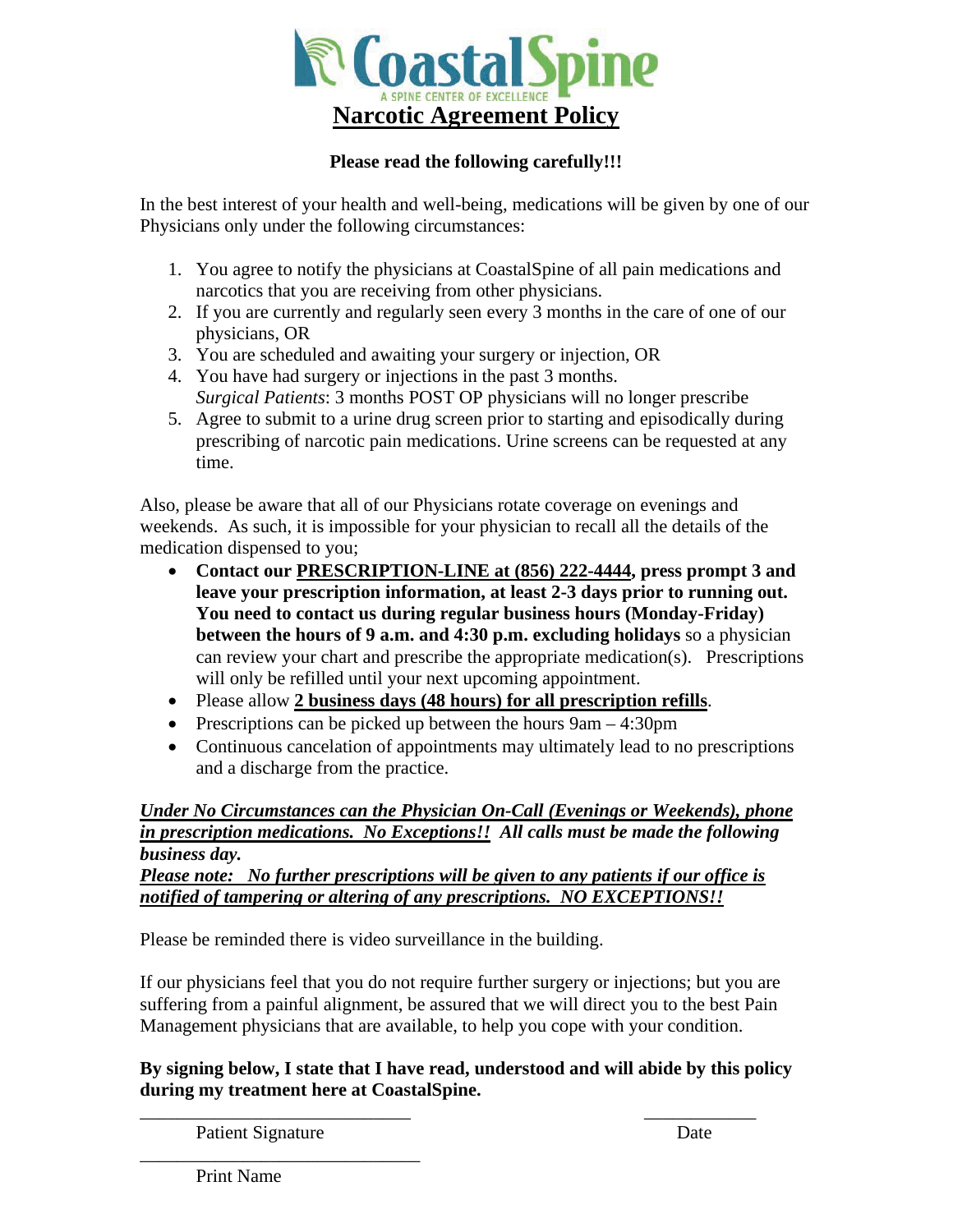

## **CoastalSpine Independent Medical Exam Policy**

Dear Patient,

Please be advised that Independent Medical Exam requests made by any outside party will result in pended medical treatment.

Once the results of the IME are established the requesting party will generate a report and CoastalSpine must receive a copy of that decision prior to continuation of medical treatment.

Medical services will not be rendered during the IME process and personal medical insurance will not be billed until the results of the IME are received.

If you have any questions, please contact the billing office at 856-222-4444, Option 5.

**Patient Signature**: \_\_\_\_\_\_\_\_\_\_\_\_\_\_\_\_\_\_\_\_\_\_\_\_\_\_\_\_\_\_\_\_\_\_\_\_\_\_\_\_\_\_\_\_\_\_\_\_\_\_\_\_

**Lawyer Name:**  $\blacksquare$ 

**Lawyer Number:**  $\blacksquare$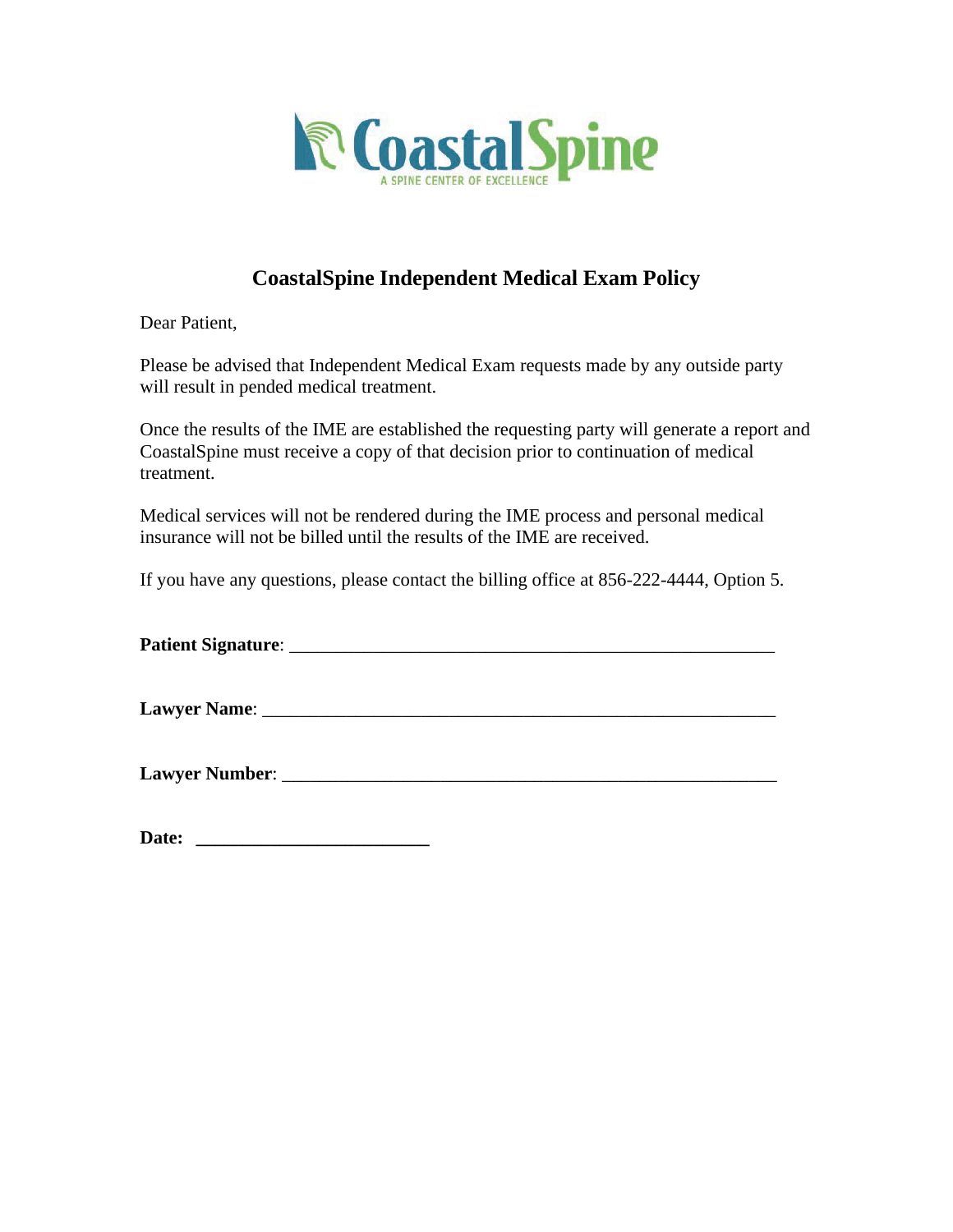

**Authorization for Health Information Disclosure 4000 Church Road, Mount Laurel, NJ 08054 Phone: (856) 222-4444 Fax: (856) 222-4733**

#### **PATIENT INFORMATION**

|                                |  | Date of Birth: Phone: Phone:                                                                                                                                                                                                                                             |                                                      |                                              |                           |
|--------------------------------|--|--------------------------------------------------------------------------------------------------------------------------------------------------------------------------------------------------------------------------------------------------------------------------|------------------------------------------------------|----------------------------------------------|---------------------------|
|                                |  |                                                                                                                                                                                                                                                                          |                                                      |                                              | Zip Code:                 |
|                                |  | REQUESTOR/RECIPIENT INFORMATION                                                                                                                                                                                                                                          |                                                      |                                              |                           |
|                                |  | give permission to disclose the following information from my health records to Coastal Spine. Any<br>information listed below that is not checked off may not be released. I give consent for the following information to be released.                                 |                                                      |                                              |                           |
|                                |  | I _____________________________ give permission for CoastalSpine to disclose the following information from my health records. Any<br>information listed below that is not checked off may not be released. I give consent for the following information to be released. |                                                      |                                              |                           |
| Complete Health Record         |  |                                                                                                                                                                                                                                                                          | (Please circle)<br>History and Physical Examinations |                                              | <b>Progress Notes</b>     |
| Imaging Reports/ Imaging Films |  | Discharge Summary                                                                                                                                                                                                                                                        |                                                      | <b>Laboratory Results</b>                    | <b>Billing Statements</b> |
|                                |  | I also give my consent for messages from CoastalSpine to be released to:                                                                                                                                                                                                 |                                                      |                                              |                           |
| $\Box$                         |  | Spouse /Other Name:                                                                                                                                                                                                                                                      |                                                      |                                              |                           |
| Child                          |  |                                                                                                                                                                                                                                                                          |                                                      |                                              |                           |
| Attorney                       |  | Name: $\frac{1}{\sqrt{1-\frac{1}{2}} \cdot \frac{1}{2}}$                                                                                                                                                                                                                 |                                                      | Phone: $\frac{1}{2}$ Fax: $\frac{1}{2}$ Fax: |                           |
|                                |  |                                                                                                                                                                                                                                                                          |                                                      |                                              |                           |
| Doctor                         |  |                                                                                                                                                                                                                                                                          |                                                      | Phone: Fax: Fax:                             |                           |
|                                |  |                                                                                                                                                                                                                                                                          |                                                      |                                              |                           |
| Voice Mails                    |  |                                                                                                                                                                                                                                                                          |                                                      | Phone: $\sqrt{ }$                            |                           |
| Other<br>П                     |  |                                                                                                                                                                                                                                                                          |                                                      |                                              |                           |
|                                |  |                                                                                                                                                                                                                                                                          |                                                      |                                              |                           |

I understand that I have the right to revoke this authorization at any time. I understand that my revocation must be in writing and addressed to the above named health care provider/health plan authorized to make this disclosure. I understand that the revocation does not apply to information that has already been released in response to this authorization. \_\_

I understand that any disclosure of information may be subject to re-disclosure by the recipient and may no longer be protected by federal or state law. I understand that I may inspect and/or copy the information to be disclosed. I understand that authorizing this disclosure is voluntary and is not a condition of treatment, payment, enrollment or eligibility for benefits. I understand that if I have any questions about disclosure of my health information, I may contact the healthcare provider/health plan listed above that is authorized to disclose this information and request a copy of this authorization.

I understand that my health record may include information pertaining to the treatment of drug and alcohol abuse, mental illness, acquired immunodeficiency syndrome (AIDS), or human immunodeficiency virus (HIV), sexually transmitted diseases, tuberculosis or genetics.

| Signature of Patient or Authorized Represer | Date |
|---------------------------------------------|------|
|                                             |      |

Description of Representative's Authority (witness signature required) Signature of Witness

**IF YOU DO NOT WISH THIS INFORMATION TO BE RELEASED, PLEASE INITIAL; DO NOT RELEASE** \_\_\_\_\_.